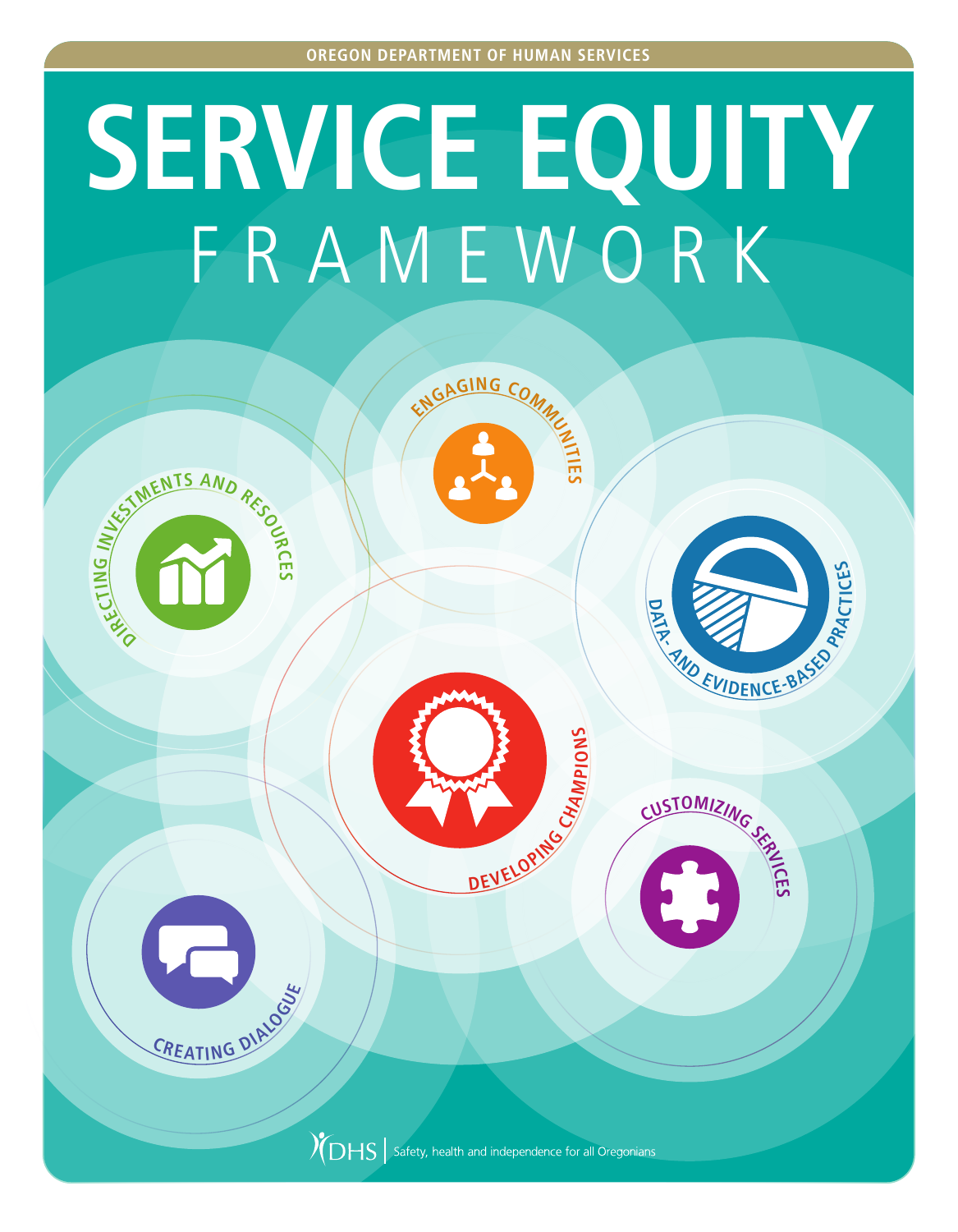### A Case for Service Equity

#### Equality doesn't mean equity







### Service Equity Defined

Service Equity promotes health, safety and independence for all Oregonians by adapting services and policy to eliminate discrimination and disparities in the delivery of human services.

This Service Equity framework explains how we are advancing service equity efforts throughout our agency and throughout Oregon as a whole. With long-term policies and short-term actions, we've included information on what we're doing, where we're going and what we've learned.

We're setting forth a new way of working that puts achieving equity front and center and identifies some of the specific actions needed to build a strong and supportive framework for equity throughout DHS.

Collaboration is key! Supporting our staff, stakeholders and community partners in this effort is crucial to the successful outcomes we are striving for. Providing guidance, sharing perspectives, coordinating efforts and strategically implementing actions are fundamental to the framework we're building together. We have our lens focused on equity. Together we are working for better outcomes for Oregonians.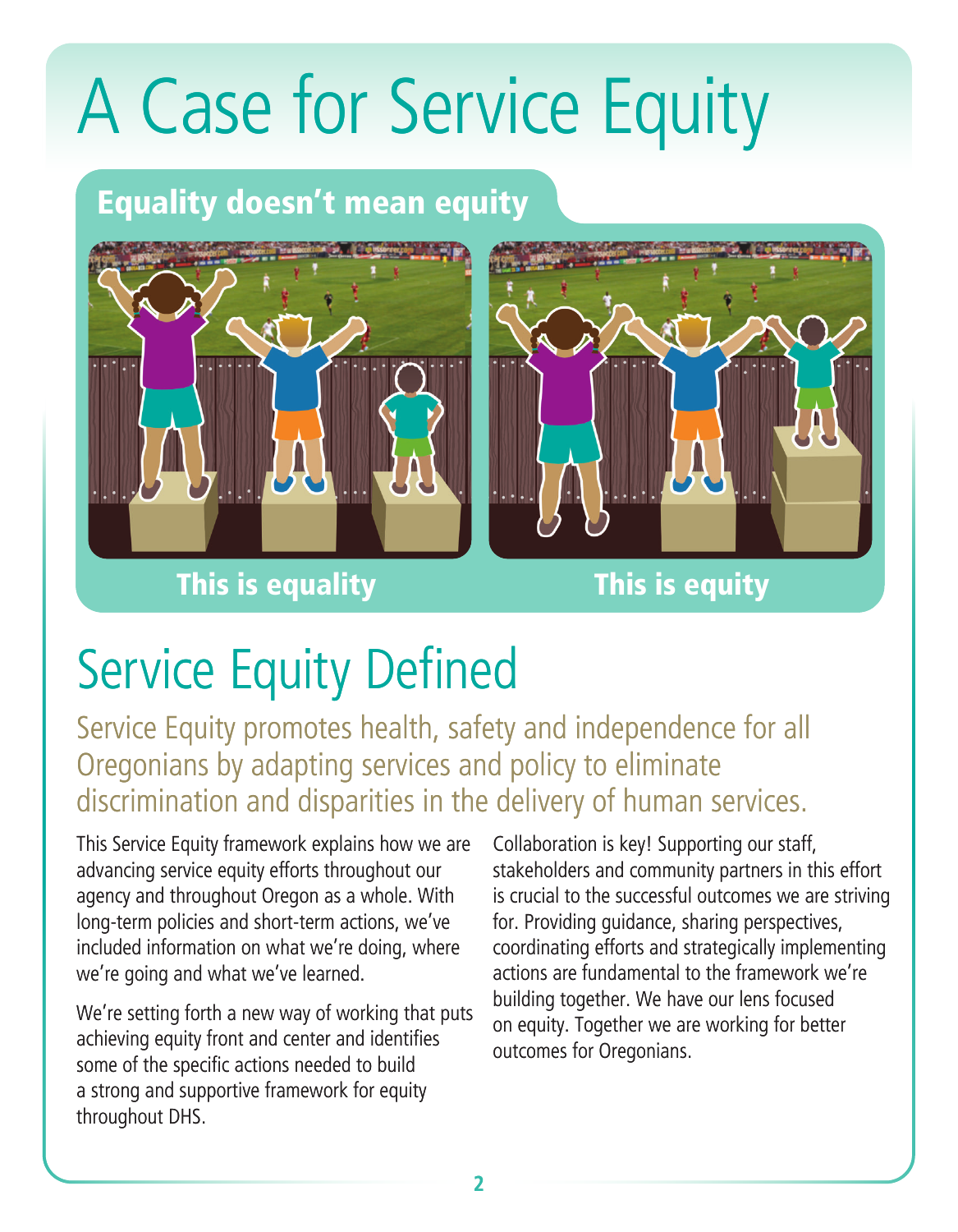## Guiding Principles

DHS takes responsibility for systemic change to advance Service Equity. The following guiding principles provide a broad lens by which this goal is achieved:



**Engaging Communities:** Strengthening relationships with community partners and advocates allows us to see and access our diverse populations through their lens. True partnership with our local communities means listening to the client voice with humility and respect while integrating it into agency decisions.



**Data- and Evidence-Based Practices:** Our policies and programs are informed by data while identifying current gaps and disparities and highlighting what works best for different communities. What we mean by data is broad. It is more than just the numbers – we involve communities in identifying relevant data to ensure the collection and analysis is culturally appropriate and informed.



**Developing Champions:** DHS recognizes our employees as our most valuable resource. Education, support and development of our staff positions each employee to be a champion of equity. Internal collaboration with new and ongoing employee development efforts and tools ensure we are building capacity within to support a true culture shift in how we do our work.



**Directing Investments and Resources:** Service Equity is integrated throughout budgetary decisions including allocation of funds, contract development and implementation, and supporting policies are created and updated. Leadership makes informed decisions, using all resources available including the Service Equity framework.



**Customizing Services for Individuals and Communities:** Individualized services are provided to all clients at their specific need level. Community needs inform and guide services. This customized approach at service delivery builds capacity to advance individual and community goals.



**Creating Dialogue:** Maintaining an open dialogue with intentional efforts focused on education, communication and partnership ensures the elimination of former barriers and disparities. Internal and external communication efforts are centered on inclusion and outcomes.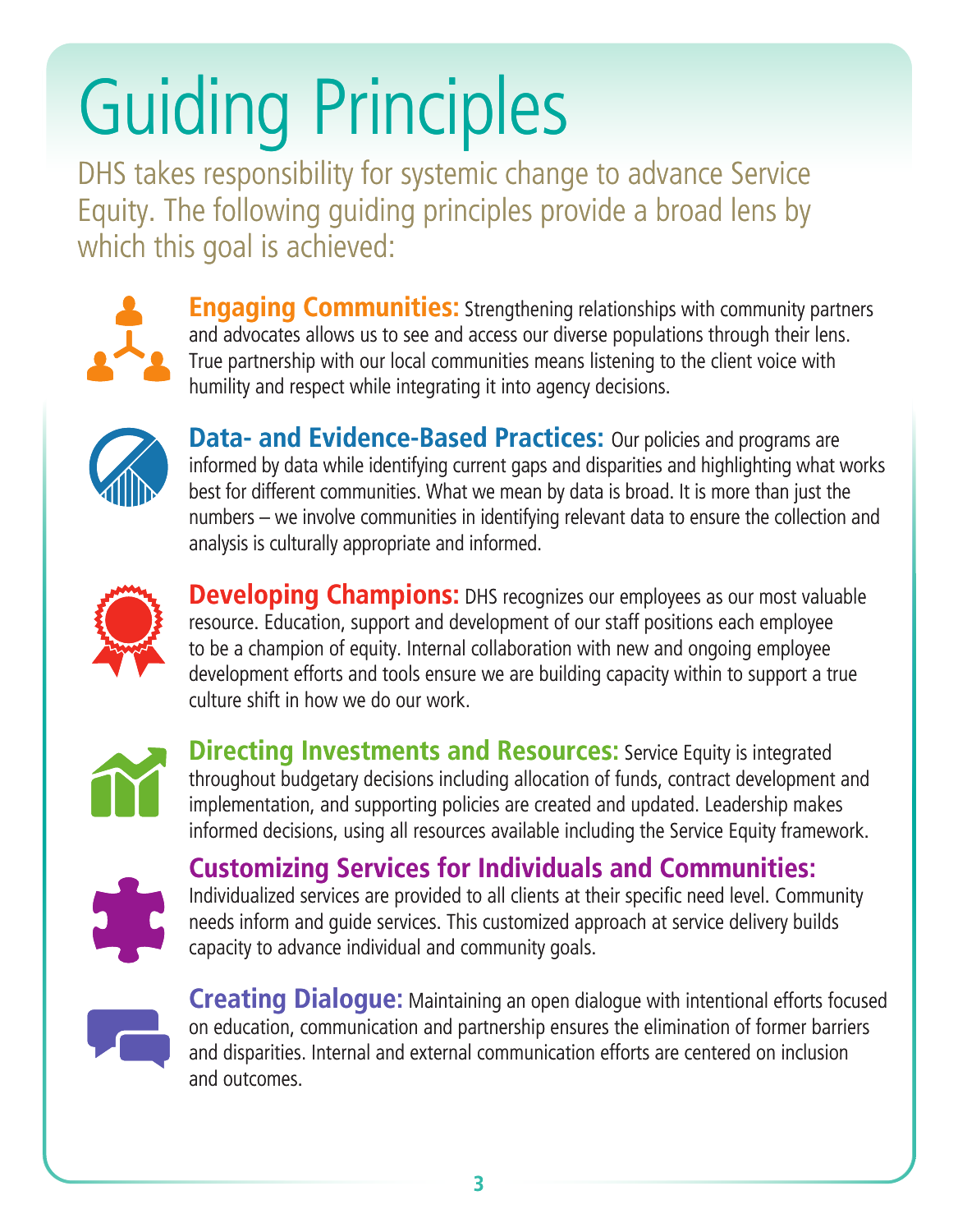## Guiding Questions

To build upon and advance our efforts surrounding Service Equity, we have established some basic questions aligned with the guiding principles. These guiding questions provide a base for beginning and encouraging the tough conversations surrounding this complex issue.

As you go through these guiding questions it is important to keep in mind the diversity of those we work with and serve. Diversity is not limited to race, gender, disability or ethnicity. We strive for cultural humility, which is the process of self-reflection and awareness, giving careful consideration to our own assumptions and beliefs about others.

We are taking action to provide every possible opportunity to ensure the highest level of service is achieved. Together, with the customer, we are pursuing outcomes that meet the needs of those we serve. We recognize outcomes are affected by our intentions, actions and behavior.



#### **Engaging Communities:**

- 1. How has your organization made a public commitment to Service Equity?
- 2. Does your organization have formal partnerships with other organizations serving communities with known disparities?
- 3. What methods are currently in place to measure and assess the overall satisfaction of those you serve?
- 4. How are clients and advocates currently involved in your decision making process?
- 5. What efforts are in place now to engage with local communities?



#### **Data- and Evidence-Based Practices:**

- 1. How are you currently collecting relevant data to determine Service Equity practices, needs and assessment?
- 2. What data is currently being used to drive decisions?
- 3. What gaps and disparities have already been identified within your office?
- 4. Have you identified best practices to build upon within your office and community?
- 5. Do you currently have a method for requesting and receiving feedback, both internally and externally?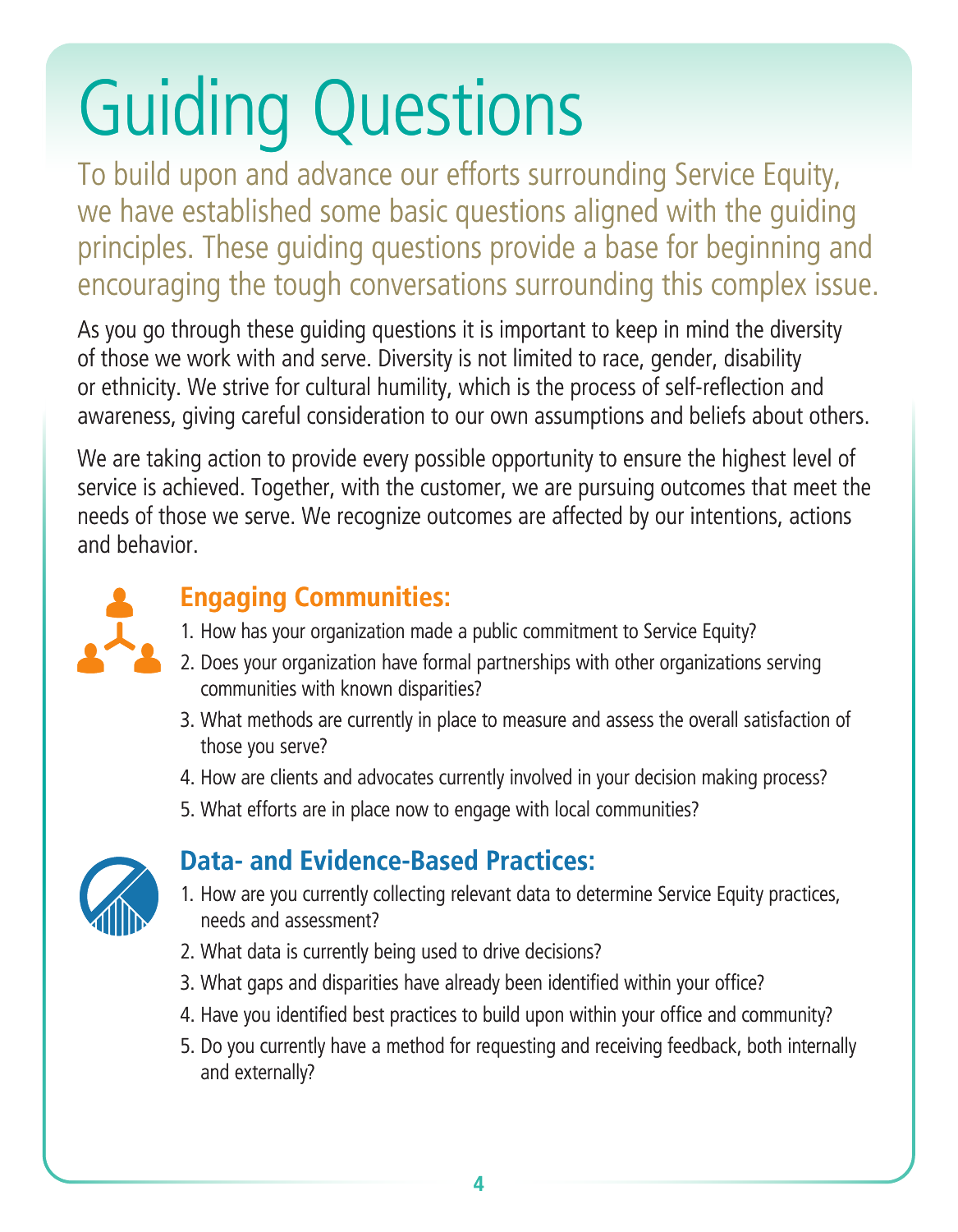### Guiding Questions



#### **Developing Champions:**

- 1. Have you established what a Champion of Service Equity is?
- 2. How does leadership actively communicate with staff?
- 3. Are you aware of current resources available to you such as training, tools, information?
- 4. How do you model and encourage Service Equity development and education?
- 5. How are you building capacity to ensure Service Equity sustainability and growth within your staff?



#### **Directing Investments and Resources:**

- 1. How is Service Equity a factor in budgetary decisions?
- 2. How do staff demographics reflect those that we serve?
- 3. Does leadership have current data to make informed decisions?
- 4. Do current policies support Service Equity within our staffing?
- 5. What efforts are currently in place to build upon current resources?



#### **Customizing Services for Individuals and Communities:**

- 1. Are services delivered where, when and how clients feel most comfortable in a manner that is easy to access?
- 2. Are employees able to recognize cultural differences between themselves and the client to effectively build client-helper relationships?
- 3. Are policies and procedures flexible enough to allow staff to customize services?
- 4. How do services emphasize client choice and self-determination?
- 5. How have you identified barriers (physical, cultural, linguistic, monetary, etc.) to accessing services so that they may be eliminated?



#### **Creating Dialogue:**

- 1. How has your organization made a public commitment to Service Equity?
- 2. How do you cultivate cultural humility, awareness and responsiveness of your staff?
- 3. How do you promote conversations about cultural and racial differences in a safe work environment?
- 4. Do you collect and share data with your staff and stakeholders surrounding satisfaction amongst those we serve?
- 5. How do you engage with staff, clients and communities surrounding Service Equity?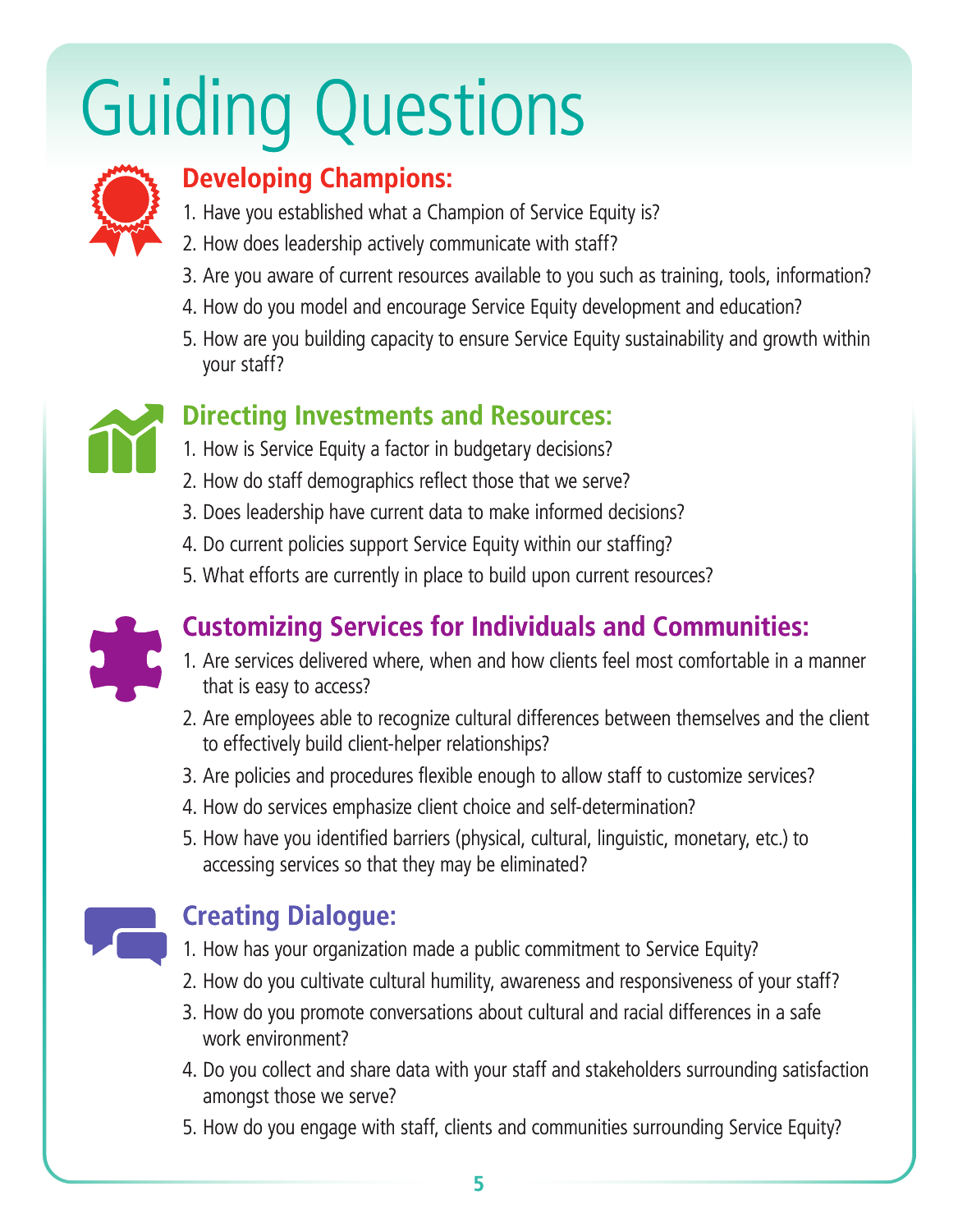### Service Equity in Action

Providing equitable service to Oregonians means customizing the delivery of service to each individual we serve. DHS is using an equity lens to change the way we do business.

### Examples:

**A Russian-speaking family** comes into a local office and is able to receive services in their native tongue. The worker notices there are young children and makes a point to communicate possible services the family may be eligible for but would otherwise not know to request.

**DHS Child Care Programs** assess the make-up of the community and its diversity and partner with local county departments, community and faith-based organizations to promote education, provide training and seek out all available resources. Using this lens of equity provides access to culturally sensitive resources for families and child care providers while also providing opportunities to collaborate across DHS programs and make connections throughout the community.

**Culturally specific community forums** are held throughout the state, engaging with and connecting local community leaders on a regular basis. The local Diversity Committee is involved in planning the forums, identifying community leaders along with continuing the dialogue within the agency and community. Disparities identified from data collection and analysis guide the location and demographic of each forum.

**DHS local management observe and analyze trends** in data indicating the Hispanic population in their local area has a very low usage of domestic violence reporting. Cultural stigma, language barriers and lack of awareness of available programs are found to be indicators of the low numbers. DHS initiates local outreach efforts, in Spanish, to help raise awareness of available resources. Spanish-speaking staff are also trained and made aware so that they can properly refer clients and serve the community.

**In rural Oregon,** case managers reach out and visit local senior centers, churches and schools to provide access for those who cannot travel to the local office on their own. Visits within the local community help to overcome the stigma often associated with receiving assistance, reduces fear of working with our agency while also establishing trust. Case managers are also able to provide information surrounding eligibility and available resources for elderly and disabled in a comfortable environment.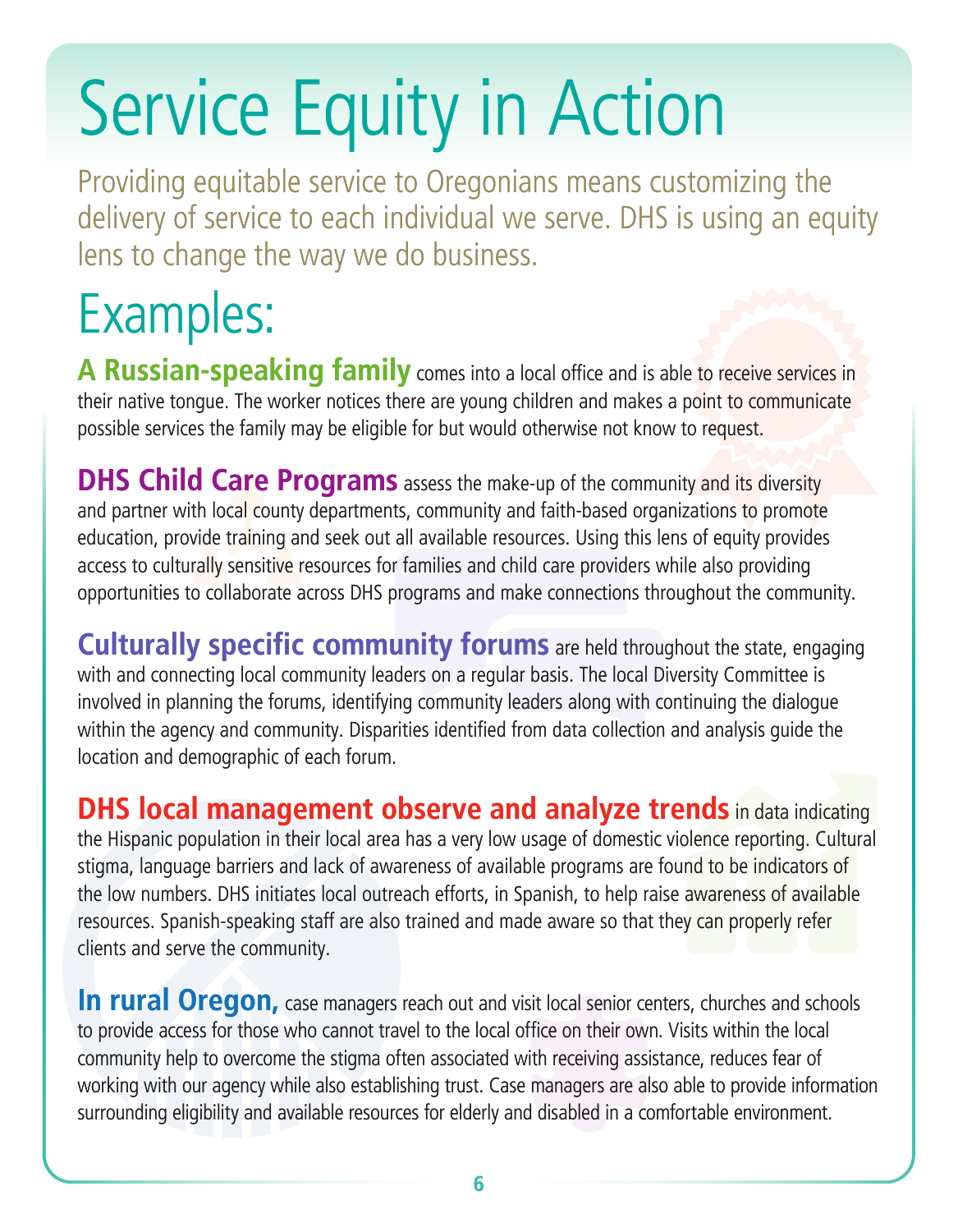## Taking Action

Equitable outcomes require intentional actions. Please use the planning outline below to guide you toward meeting achievable goals in your workplace.



#### **Service Equity in your daily work**

What's working? What isn't working?

#### **Goals**

What outcomes are you trying to accomplish and why are they important?

#### **Actions**

What three actions can you take to support Service Equity in your daily work?

#### **Resources**

What resources are needed for you to be successful? What existing resources (e.g., tools, partnerships, people) can be utilized or built upon to further your goal?

#### **Challenges**

What will be the major barriers to making these actions possible (e.g., policies, systems, people)? How can they be overcome?

#### **Champions**

Who will actively support you in making these actions happen?

#### **Timelines**

What happens when? Assign timelines and track progress.